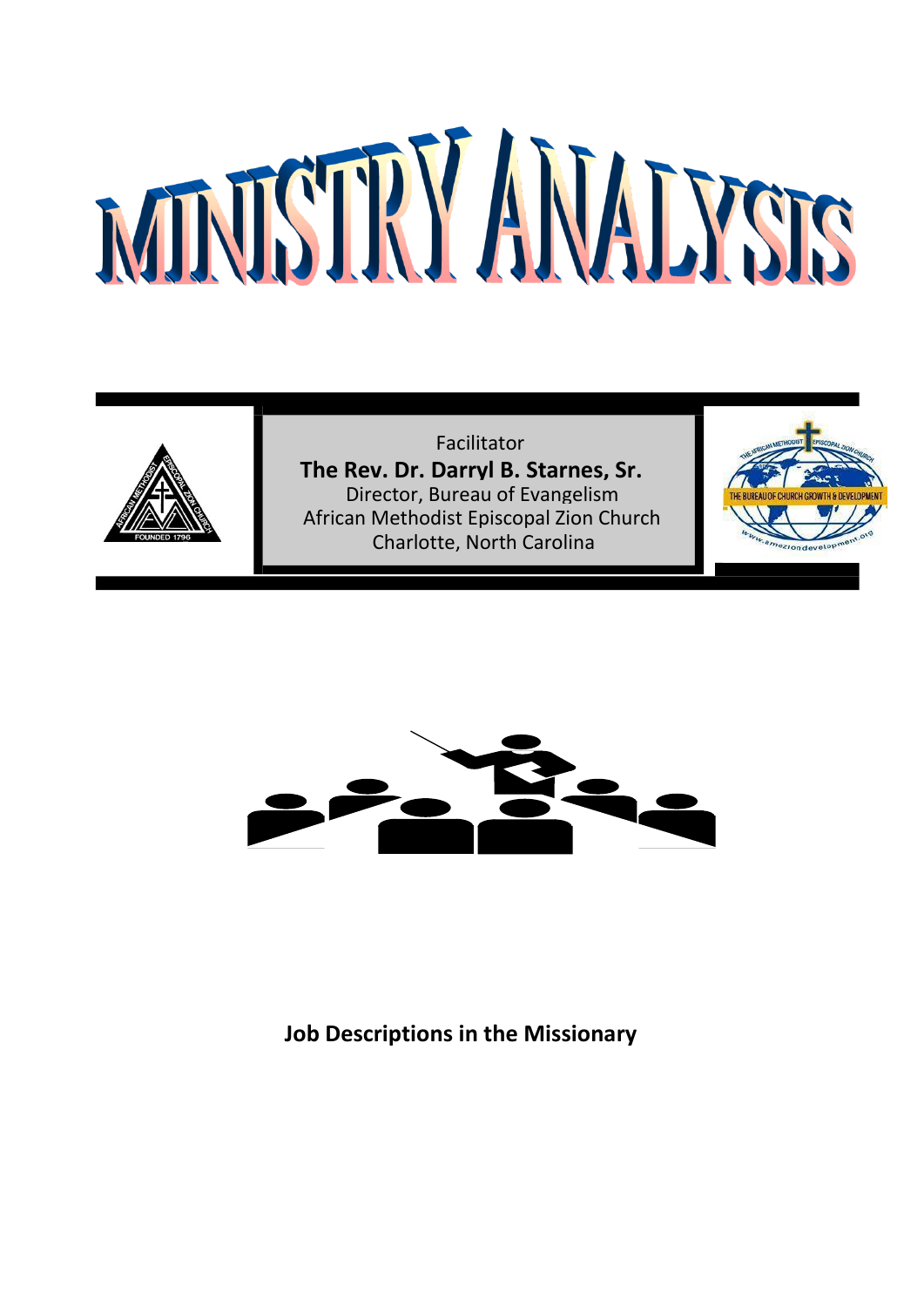#### Dr. Darryl B. Starnes, Sr.

# PRESIDENT OF THE PARENT BODY MISSIONARY SOCIETY

## **Task:**

- 1. To preside at all meetings of the society
- 2. To call extra meetings when necessary
- 3. To sign all drafts on the treasury when ordered by the society
- 4. To hold Executive Meetings
- 5. To make written reports to Missionary Mass Meetings and Quarterly Conferences of activities and finances
- 6. To see that all monies collected for the General Missionary Budget are reported at Mass Meetings
- 7. To see that the society is organized properly and functions according to the Missionary Constitution
- 8. To perform all other duties of a president

# **Method of Appointment:**

- 1. Election of the W.H.O.M. Society
- 2. Confirmation of the Quarterly Conference

#### **Term and Time:**

- 1. Election for one year, subject to reappointment
- 2. Time needed on the job:
	- a. Time for Parent Body Meetings
	- b. Time for Call Meetings and Executive Meetings
	- c. Time for Social Services and Ministries
	- d. Time for Witnessing
	- e. Time for Quarterly Conference once a quarter
	- f. Time for planning and preparation
	- g. Time for Mass Meetings once a quarter
	- h. Time for Special Missionary Programs

#### **Responsible:**

- To: Quarterly Conference, Mass Meeting, and District President
- For: W.H.O.M. Society, its officers and members

#### **Knowledge Needed:**

- 1. Structure of the Women's Missionary Department
- 2. Structure of the Parent Body
- 3. Basic purposes of Missionary Movement
- 4. Community needs

#### **Skills Needed:**

- 1. Administrative skills
- 2. Organizational skills
- 3. Leadership skills

- 1. Member in Full Connection (*possesses saving faith in the Lord Jesus Christ*)
- 2. Member in good standing (*attends faithfully the means of grace*)
- 3. Solid Piety (*has moral character and spirituality maturity*)
- 4. Committed to Missionary Work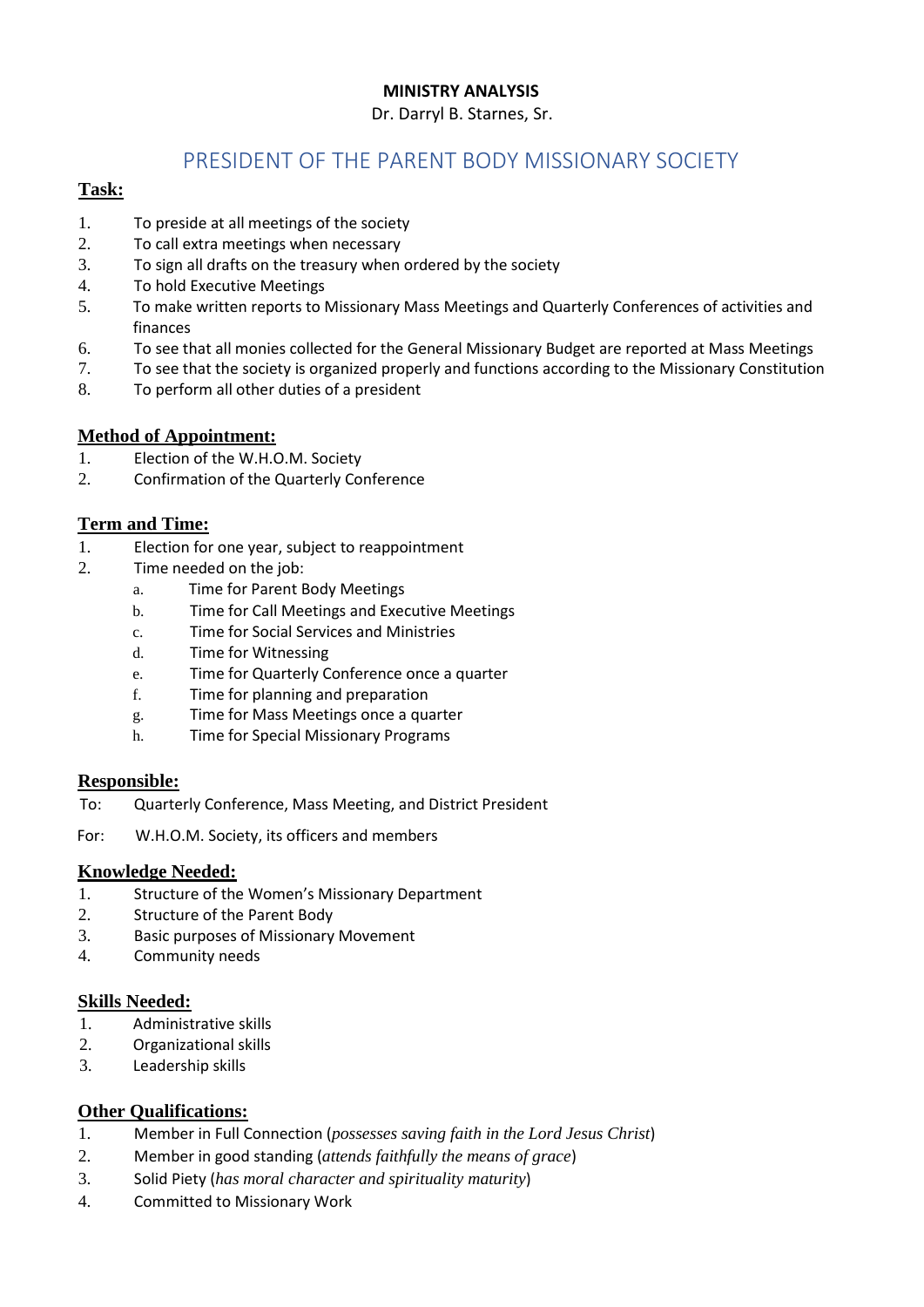# **MINISTRY ANALYSIS** Dr. Darryl B. Starnes, Sr.

# COORDINATOR OF THE YOUNG ADULT MISSIONARY SOCIETY

# **Task:**

- 1. To preside at all meetings of the society
- 2. To call extra meetings when necessary
- 3. To sign all drafts on the treasury when ordered by the society
- 4. To see that planned programs planned sent from the General Coordinator are implemented
- 5. To make written reports to Missionary Mass Meetings and Quarterly Conferences of activities and finances
- 6. To see that all monies collected for the General Missionary Budget are reported at Mass Meetings
- 7. To see that the society is organized properly and functions according to the Missionary Constitution
- 8. To suggest programmatic ideas suited to the age and interests of the Y.A.M.S. to the District Coordinator
- 9. To send a list of names and addresses of local Y.A.M.S. to the District Coordinator
- 10. To work cooperatively with other Missionary Departments in projecting the total program of missions

#### **Method of Appointment:**

- 1. Election of the Y.A.M.S. Society
- 2. Confirmation of the Quarterly Conference

#### **Term and Time:**

- 1. Election for one year, subject to reappointment
- 2. Time needed on the job:
	- a. Time for Y.A.M.S. Meetings, Call Meetings, and Executive Meetings
	- b. Time for Social Services, witnessing, and special programs
	- c. Time for Mass Meetings, District, Conference, and Connectional Missionary Meetings
	- d. Time for planning and preparation
	- e. Time for Quarterly Conferences once a quarter

#### **Responsible:**

- To: Quarterly Conference, Mass Meeting, District President, and Local W.H.O.M Society President
- For: Y.A.M.S. Society, its officers and members

#### **Knowledge Needed:**

- 1. Structure of the Women's Missionary Department
- 2. Structure of the Y.A.M.S. Society
- 3. Basic purposes of Missionary Movement
- 4. Community needs

- 1. Administrative skills
- 2. Organizational skills
- 3. Leadership skills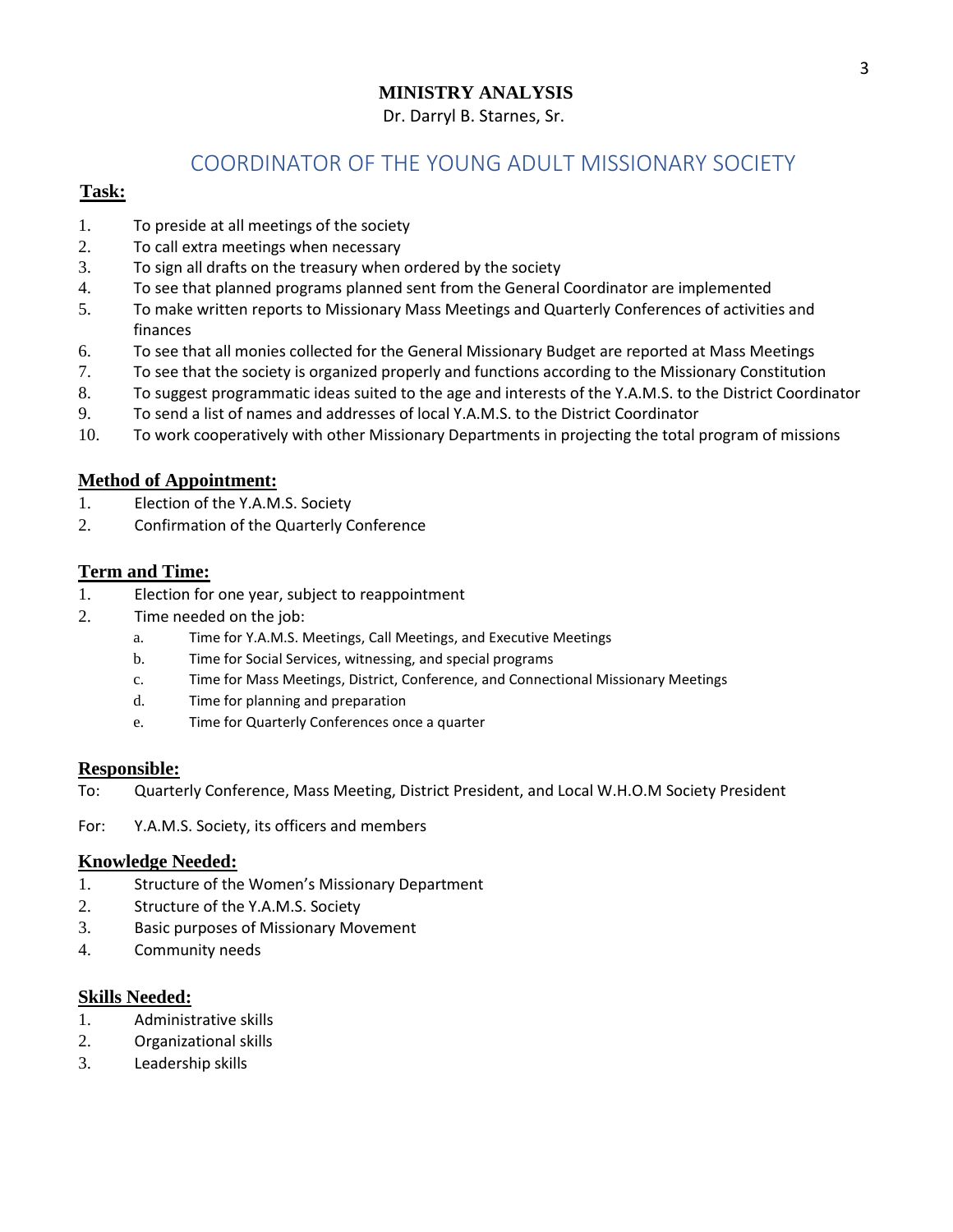Dr. Darryl B. Starnes, Sr.

- 1. Member in Full Connection (*possesses saving faith in the Lord Jesus Christ*)
- 2. Member in good standing (*attends faithfully the means of grace*)
- 3. Solid Piety (*has moral character and spirituality maturity*)
- 4. Committed to Missionary Work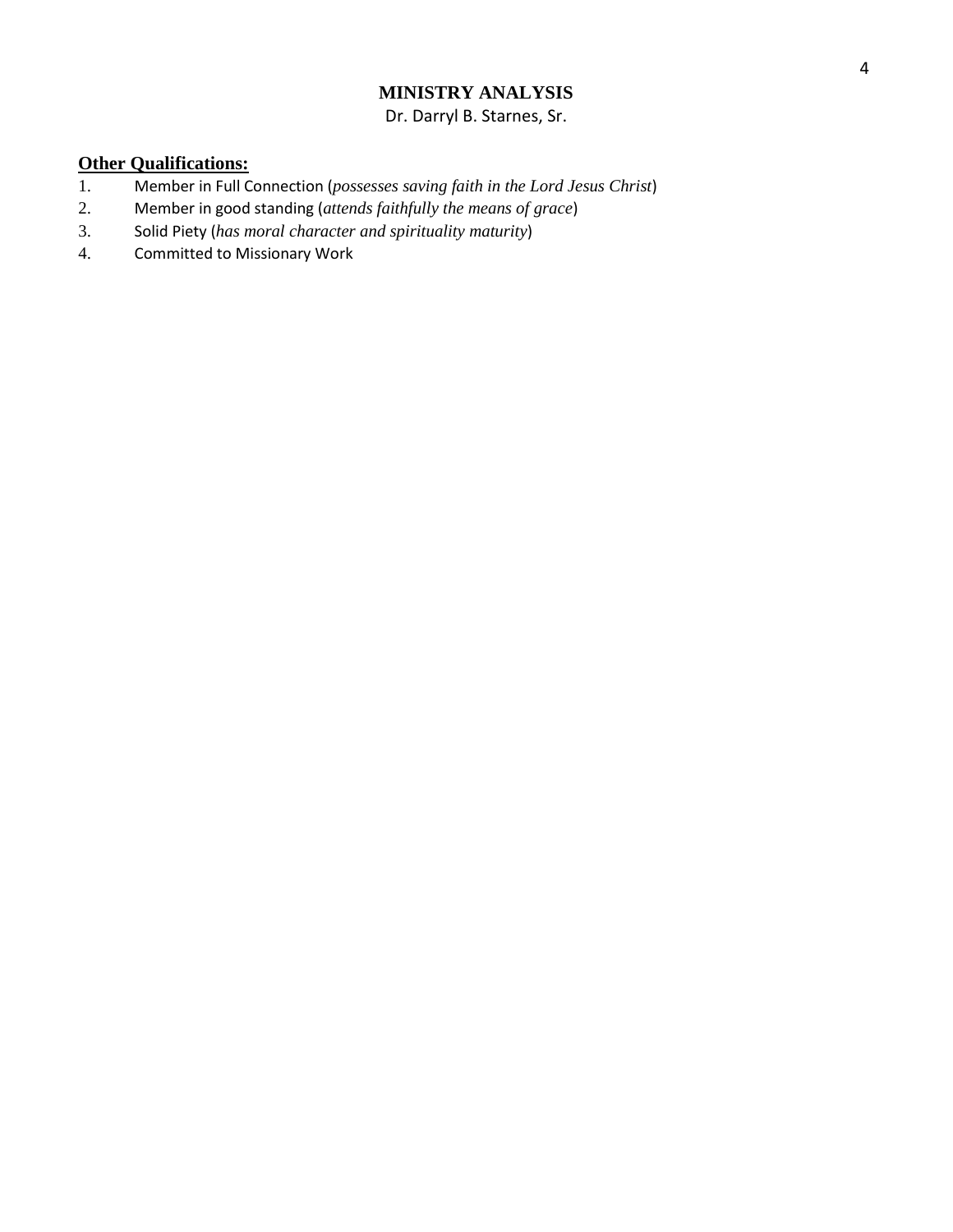### Dr. Darryl B. Starnes, Sr.

# SECRETARY OF THE YOUNG WOMAN'S MISSIONARY SOCIETY

#### **Task:**

- 1. To set up guidelines for Presiding Secretaries of the local "Y" societies, who preside at meetings and have general supervision of each society
- 2. To see that Recording Secretaries make reports to Quarterly Conferences of activities and finances
- 3. To hold executive meetings with Presiding Secretaries to plan needed adjustment for implementation
- 4. To supervise the implementation of the well-planned program.
- 5. To see that societies meet regularly, are organized properly, and function according to the constitution
- 6. To see that all money raised for the General Missionary Budget is reported at Mass Meetings
- 7. To attend all mass meetings, Local, District, Conference, and Connectional Missionary Meetings

# **Method of Appointment:**

- 1. Nomination of the Pastor
- 2. Confirmation of the Quarterly Conference

#### **Term and Time:**

- 1. Elected for one year, subject to reappointment
- 2. Time needed on the job:
	- a. Time for Young Missionary Society Meetings
	- b. Time for Executive Meetings
	- c. Time for Social Services, witnessing, and special programs
	- d. Time for Quarterly Conferences once a quarter
	- e. Time for Mass meetings, District, Conference, and Connectional Missionary Meetings
	- f. Time for Christian Education Board Meetings

#### **Responsible:**

- To: Quarterly Conference, Mass Meeting, District "Y" Secretary, and Local W.H.O.M Society President
- For: Y's Society, their officers and members

#### **Knowledge Needed:**

- 1. Structure of the Missionary Department
- 2. Structure of "Y" Society
- 3. Parliamentary Procedure
- 4. Basic purpose of Missionary Movement
- 5. Needs of Youth and Community needs

- 1. Administrative skills
- 2. Organizational skills
- 3. Leadership skills
- 4. Ability to work with Youth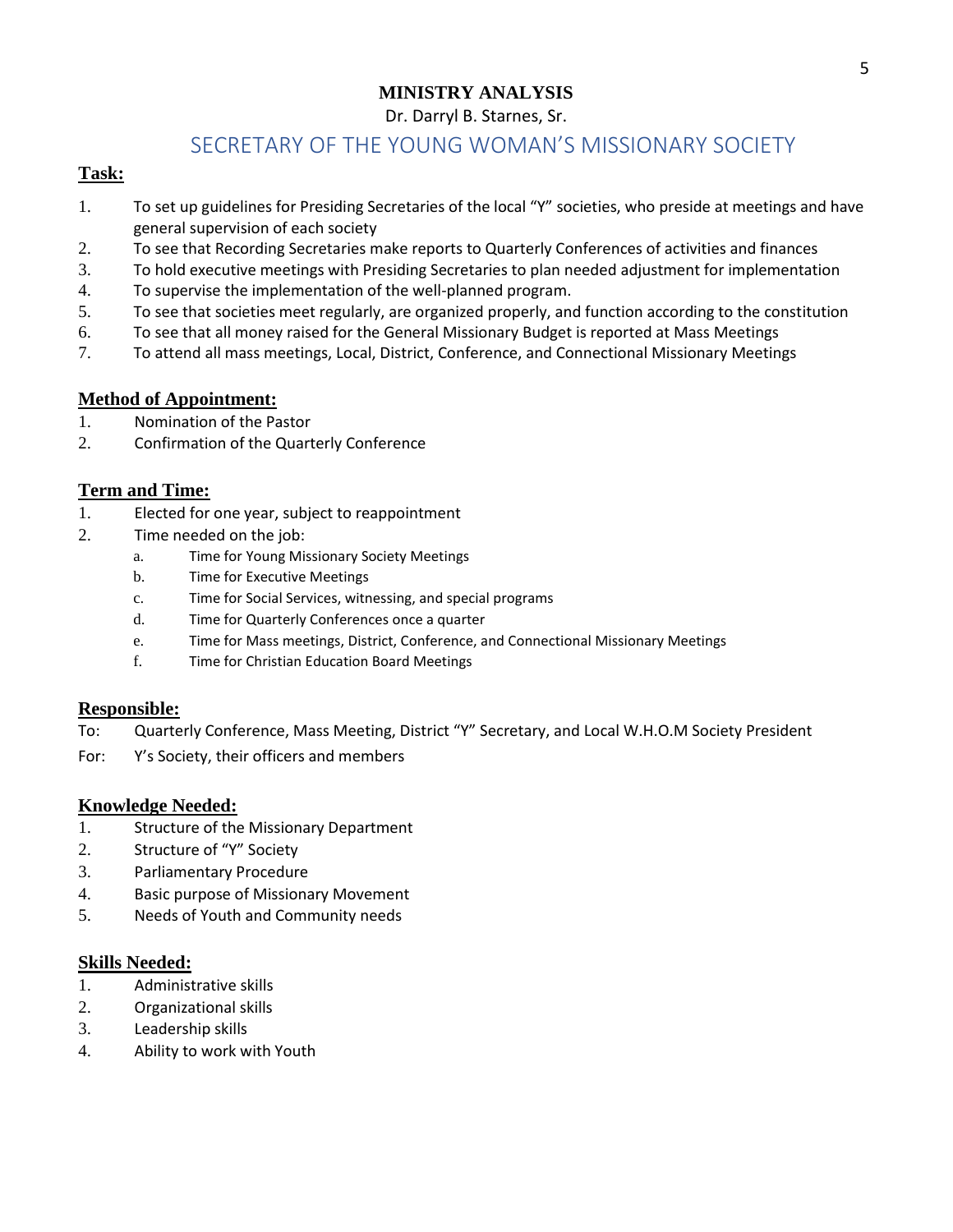Dr. Darryl B. Starnes, Sr.

- 1. Member in Full Connection (*possesses saving faith in the Lord Jesus Christ*)
- 2. Member in good standing (*attends faithfully the means of grace*)
- 3. Solid Piety (*moral character and spirituality maturity*)
- 4. Committed to Missionary Work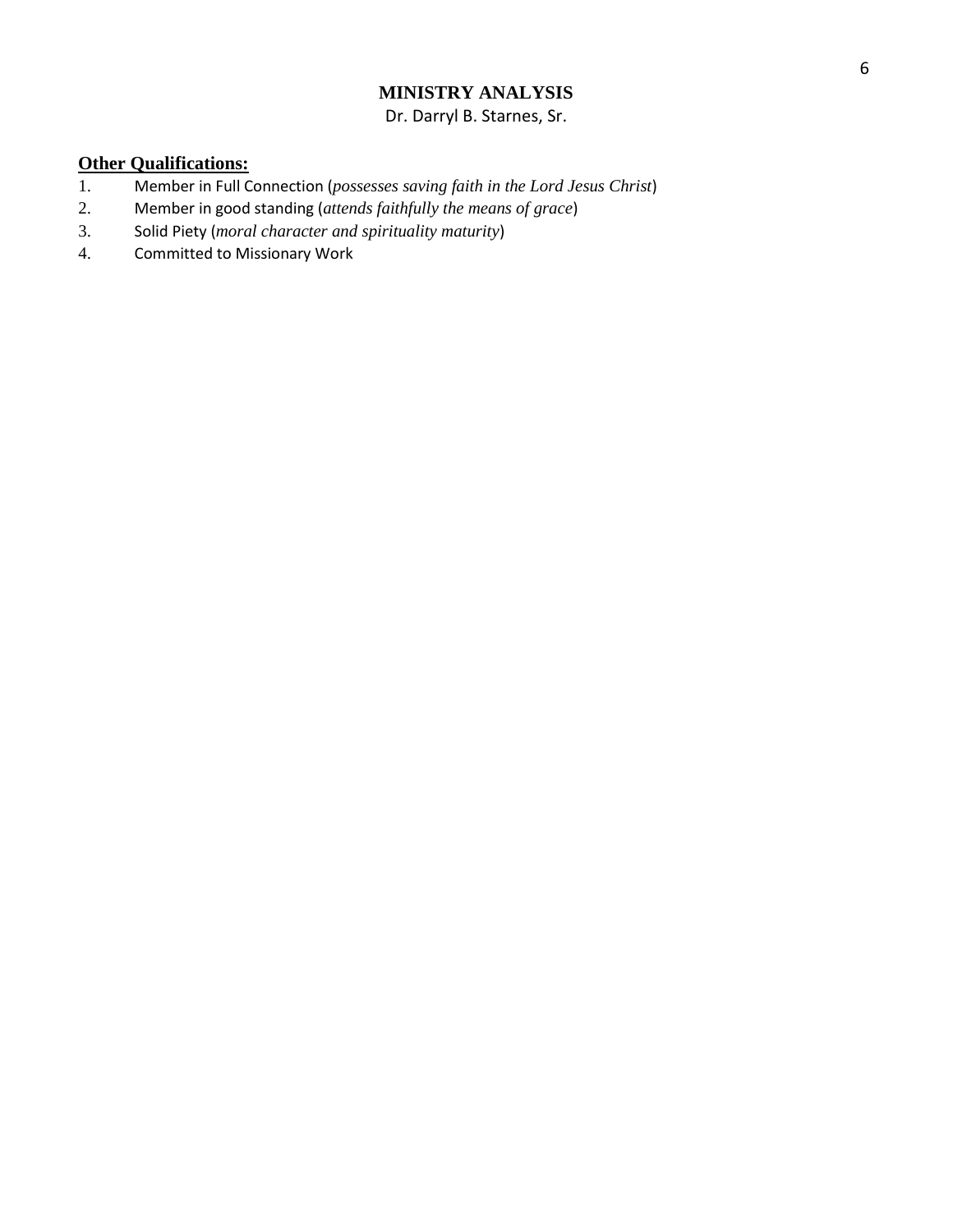# Dr. Darryl B. Starnes, Sr.

# SUPERINTENDENT OF THE BUDS OF PROMISE MISSIONARY SOCIETY

#### **Task:**

- 1. To preside at all meetings of the Society
- 2. To plan the program of the Society
- 3. To call extra meetings when necessary
- 4. To receipt all dues on membership cards
- 5. To sign all draft on treasury when ordered by the Society
- 6. To make reports at Mass Meetings and Quarterly Conferences of activities and finances
- 7. To see that all money collected for the General Missionary Budget is reported at Mass Meetings
- 8. To see that the society meets regularly, is organized properly, and functions according to the constitution

# **Method of Appointment:**

- 1. Nomination of the Pastor
- 2. Confirmation of the Quarterly Conference

#### **Term and Time:**

- 1. Elected for one year, subject to reappointment
- 2. Time needed on the job:
	- a. Time for Buds of Promise Meeting
	- b. Time for planning and preparation
	- c. Time for social services, witnessing, and special programs
	- d. Time for Quarterly Conferences once a quarter
	- e. Time for Mass meetings, District, Conference, and Connectional Missionary Meetings
	- f. Time for Christian Education Board Meetings

#### **Responsible:**

- To: Quarterly Conference, Mass Meeting, District Superintendent of Buds, Local W.H.O.M Society President
- For: Buds Society, its officers and members

#### **Knowledge Needed:**

- 1. Structure of the Missionary Department
- 2. Structure of the Buds of Promise
- 3. Parliamentary Procedure
- 4. Basic Purposes of Missionary Movement
- 5. Needs of Children and Community needs

- 1. Administrative skills
- 2. Leadership skills
- 3. Organizational skills
- 4. Ability to work with Children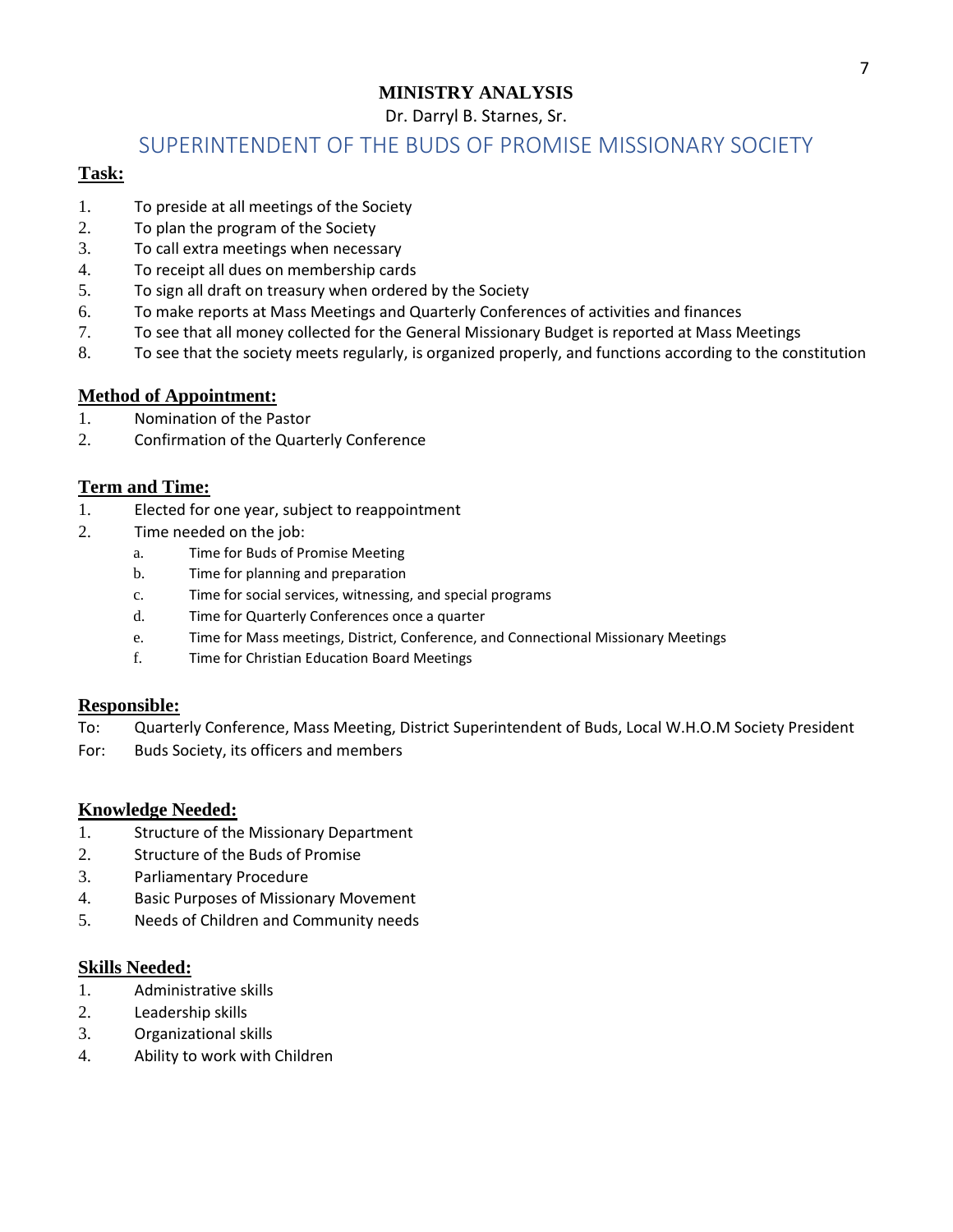Dr. Darryl B. Starnes, Sr.

- 1. Member in Full Connection (*possesses saving faith in the Lord Jesus Christ*)
- 2. Member in good standing (*attends faithfully the means of grace*)
- 3. Solid Piety (*has moral character and spirituality maturity*)
- 4. Committed to Missionary Work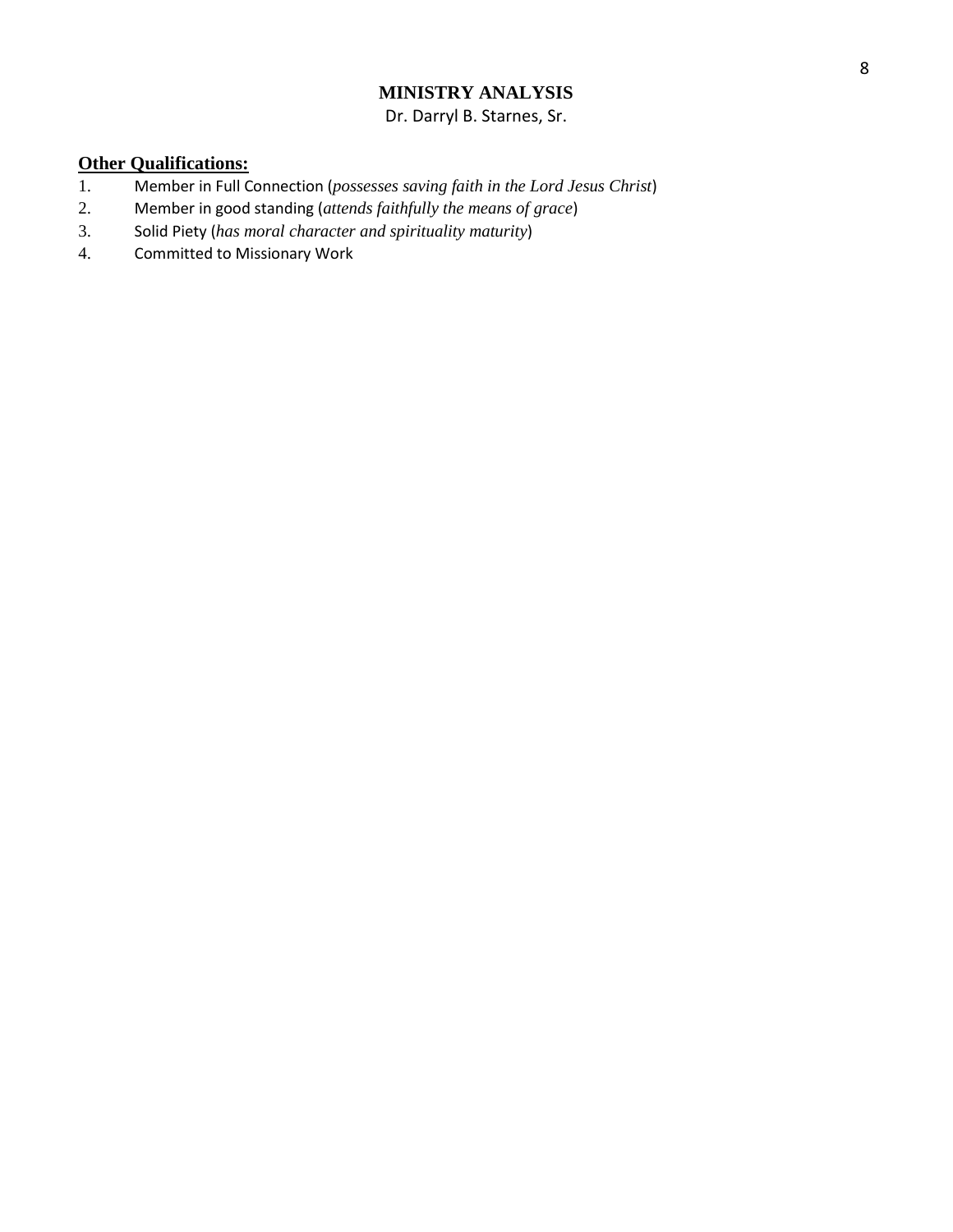Dr. Darryl B. Starnes, Sr.

# SECRETARY OF THE SUPPLY DEPARTMENT

#### **Task:**

- 1. To solicit funds and supplies for the overseas work
- 2. To see that items are packed securely, express prepaid, with a letter listing all items sent
- 3. To see that all money collected is sent to the Executive Secretary through the Mass Meeting
- 4. To send at least \$1.00 for the support of the Mass Meeting, aside from the money for supplies
- 5. To report her transactions to the District Secretary of Supply at each Mass Meeting
- 6. To report her transactions to the Local Society on demand

#### **Method of Appointment:**

- 1. Nomination of the Pastor
- 2. Election of the W.H.O.M. Society
- 3. Confirmation of the Quarterly Conference

#### **Term and Time:**

- 1. Appointed for one year, subject to reappointment
- 2. Time needed on the job:
	- a. Time for solicitation and fund-raising
	- b. Time for packing and sending supplies
	- c. Time for Local Parent Body Missionary Meeting
	- d. Time for Mass meetings, District, Conference, and Connectional Missionary Meetings
	- e. Time for Quarterly Conference once a quarter

#### **Responsible:**

To: Quarterly Conference, Mass Meeting, District Secretary of Supply, and Local W.H.O.M Society President

For: Funds and supplies for overseas work

#### **Knowledge Needed:**

- 1. Structure of the Supply Department
- 2. Basic purposes of Missionary Movement
- 3. Needs Overseas
- 4. Community needs

- 1. Administrative skills
- 2. Organizational skills
- 3. Leadership skills
- 4. Ability to motivate others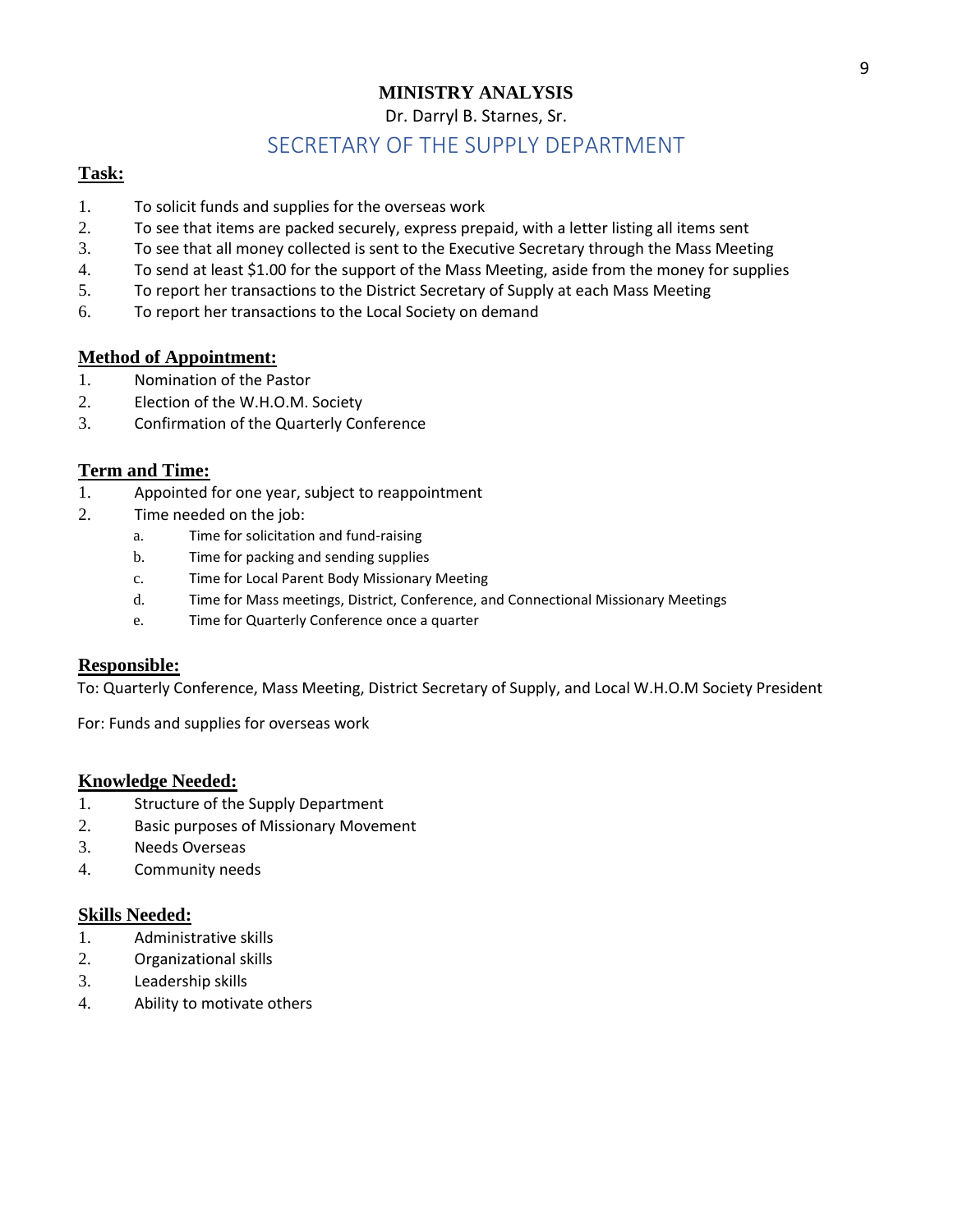Dr. Darryl B. Starnes, Sr.

- 1. Member in Full Connection (*possesses saving faith in the Lord Jesus Christ*)
- 2. Member in good standing (*attends faithfully the means of grace*)
- 3. Solid Piety (*has moral character and spirituality maturity*)
- 4. Committed to Missionary Work
- 5. Committed to overseas work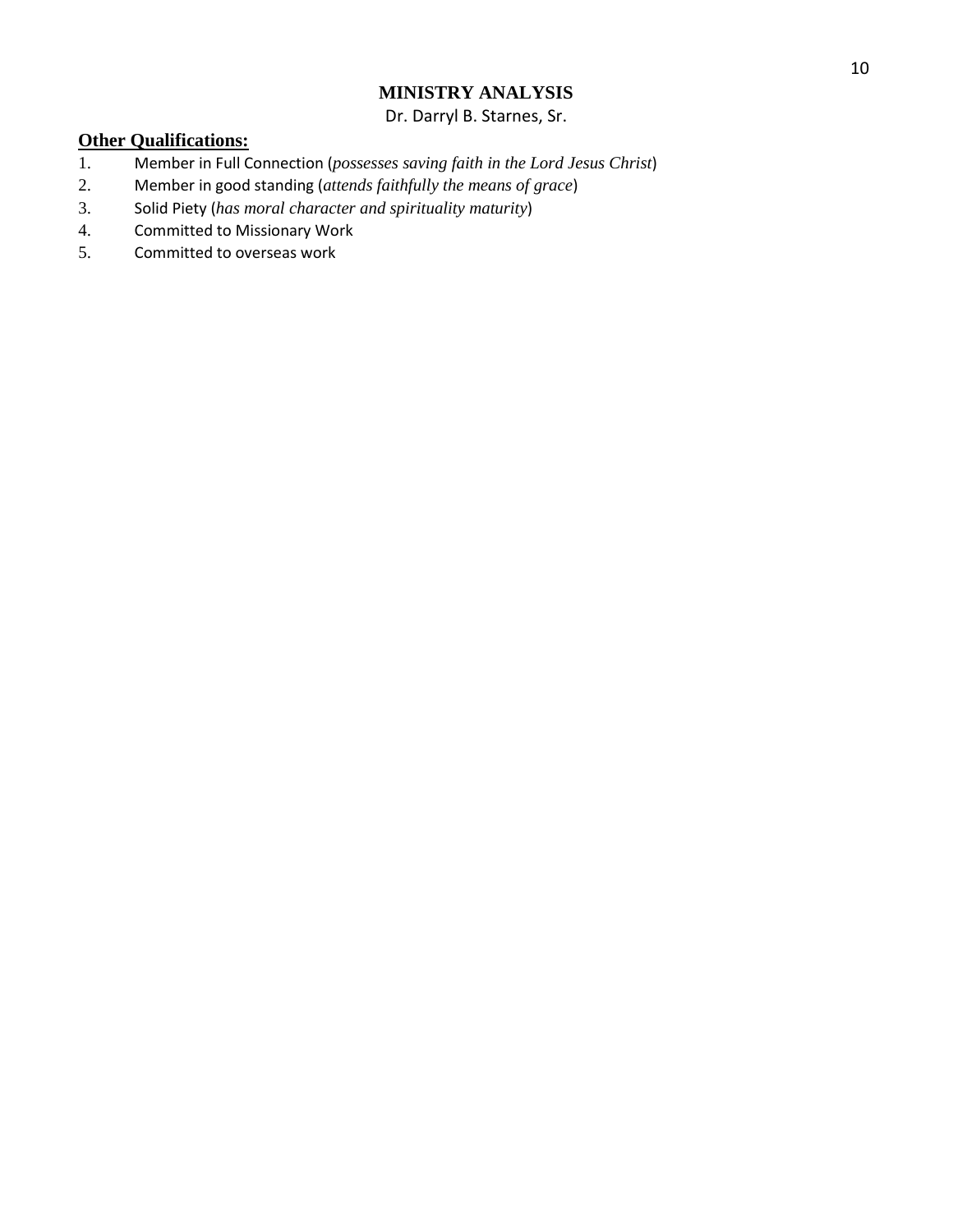## **MINISTRY ANALYSIS**  Dr. Darryl B. Starnes, Sr.

# CHAIRPERSON OF THE LIFE MEMBER'S COUNCIL

# **Task:**

- 1. To organize all Life Members, Matrons, Patrons, Honorary Life Members into a local Council
- 2. To collect from each Life Member, the annual dues of \$5.00 and report it at Mass Meetings
- 3. To lead the council in raising funds for the support Student Grant-in-Aid and Missionary Education at our school and colleges
- 4. To send at least \$1.00 to each Mass Meeting for the support of the Mass Meeting

# **Method of Appointment:**

- 1. Nomination by the Pastor
- 2. Election of the W.H.O.M. Society
- 3. Confirmation by the Quarterly Conference

# **Term and Time:**

- 1. Appointed for one year, subject to reappointment
- 2. Time needed on the job:
	- a. Time for Life Member's Council Meetings
	- b. Time for program, activities, fund-raising, and enlisting
	- c. Time for Parent Body Missionary Meetings
	- d. Time for Mass meetings, District, Conference, and Connectional Missionary Meetings
	- e. Time for Quarterly Conferences once a quarter

# **Responsible:**

To: Quarterly Conference, Mass Meeting, District Life Member Chair, and Local W.H.O.M Society President

For: Local Life Member's Council and its members

# **Knowledge Needed:**

- 1. Structure and functions of the Life Member's Council
- 2. Basic purposes of Missionary Movement
- 3. Needs Overseas
- 4. Community needs

- 1. Administrative skills
- 2. Organizational skills
- 3. Leadership skills
- 4. Ability to motivate others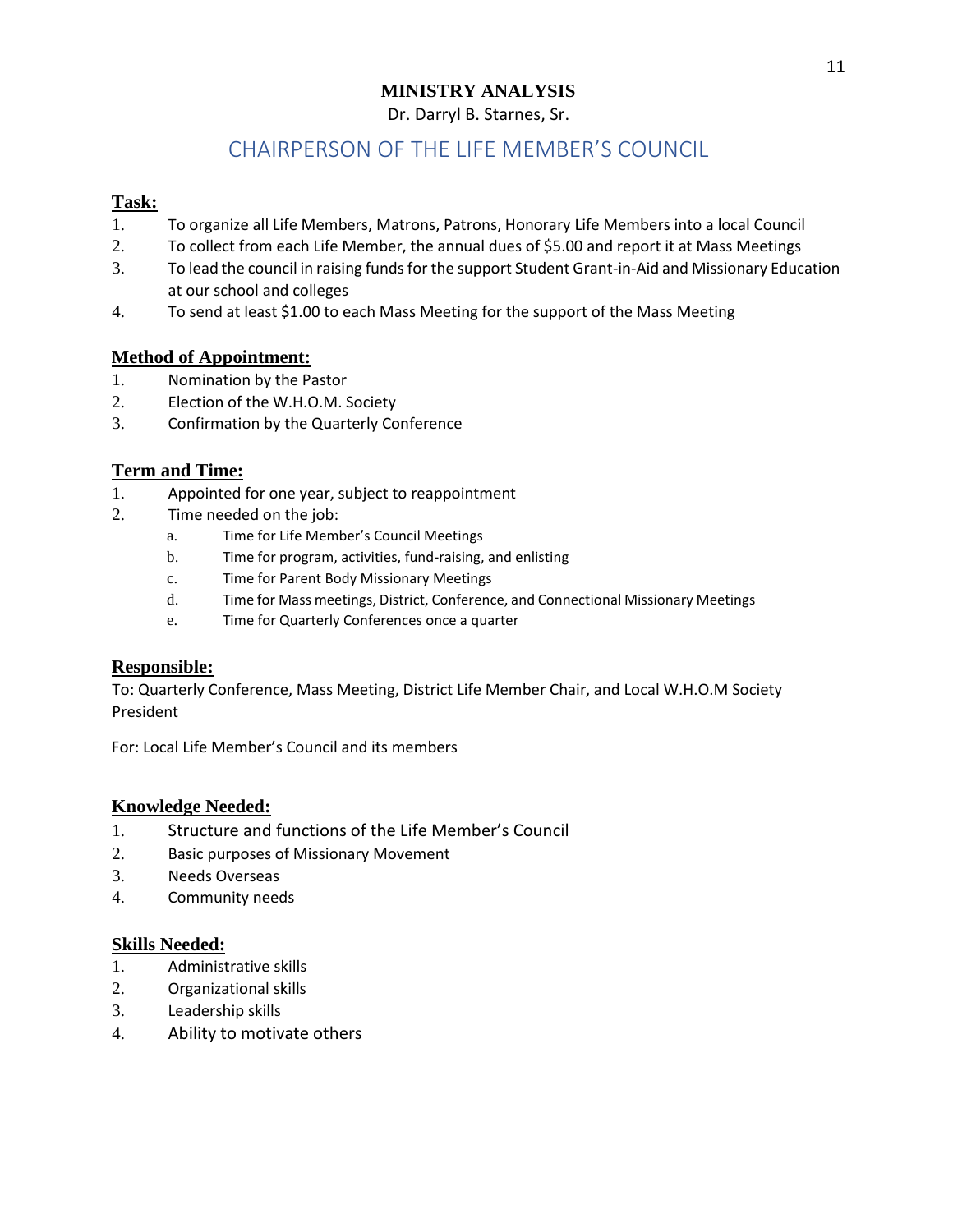# **MINISTRY ANALYSIS**  Dr. Darryl B. Starnes, Sr.

- 1. Member in Full Connection (*possesses saving faith in the Lord Jesus Christ*)
- 2. Member in good standing (*attends faithfully the means of grace*)
- 3. Solid Piety (*has moral character and spirituality maturity*)
- 4. Committed to Missionary Work
- 5. Committed to overseas work